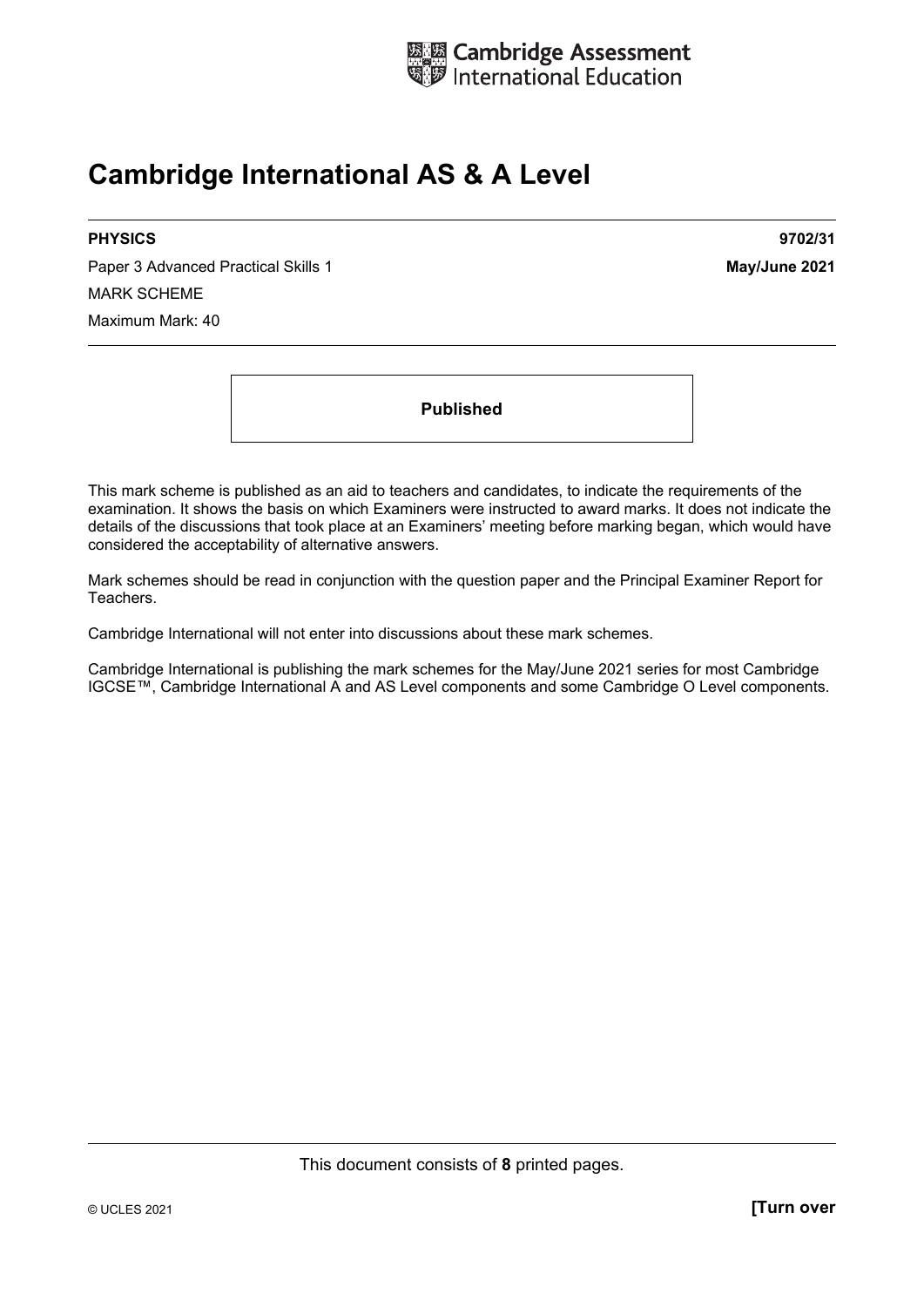#### **Generic Marking Principles**

These general marking principles must be applied by all examiners when marking candidate answers. They should be applied alongside the specific content of the mark scheme or generic level descriptors for a question. Each question paper and mark scheme will also comply with these marking principles.

GENERIC MARKING PRINCIPLE 1:

Marks must be awarded in line with:

- the specific content of the mark scheme or the generic level descriptors for the question
- the specific skills defined in the mark scheme or in the generic level descriptors for the question
- the standard of response required by a candidate as exemplified by the standardisation scripts.

GENERIC MARKING PRINCIPLE 2:

Marks awarded are always **whole marks** (not half marks, or other fractions).

GENERIC MARKING PRINCIPLE 3:

Marks must be awarded **positively**:

- marks are awarded for correct/valid answers, as defined in the mark scheme. However, credit is given for valid answers which go beyond the scope of the syllabus and mark scheme, referring to your Team Leader as appropriate
- marks are awarded when candidates clearly demonstrate what they know and can do
- marks are not deducted for errors
- marks are not deducted for omissions
- answers should only be judged on the quality of spelling, punctuation and grammar when these features are specifically assessed by the question as indicated by the mark scheme. The meaning, however, should be unambiguous.

GENERIC MARKING PRINCIPLE  $4<sup>T</sup>$ 

Rules must be applied consistently, e.g. in situations where candidates have not followed instructions or in the application of generic level descriptors.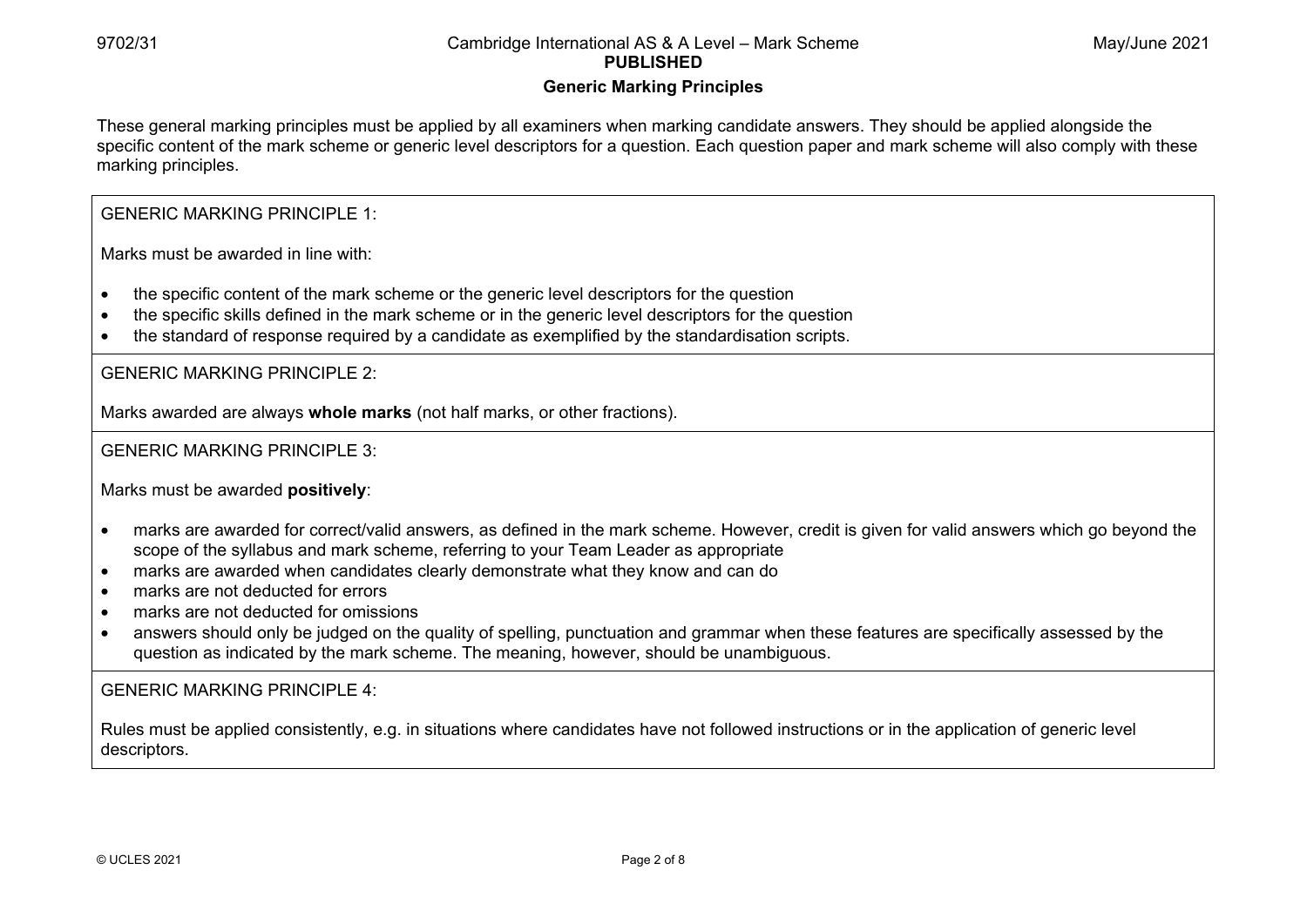#### GENERIC MARKING PRINCIPLE 5:

Marks should be awarded using the full range of marks defined in the mark scheme for the question (however; the use of the full mark range may be limited according to the quality of the candidate responses seen).

#### GENERIC MARKING PRINCIPLE 6:

Marks awarded are based solely on the requirements as defined in the mark scheme. Marks should not be awarded with grade thresholds or grade descriptors in mind.

### **Science-Specific Marking Principles**

- 1 Examiners should consider the context and scientific use of any keywords when awarding marks. Although keywords may be present, marks should not be awarded if the keywords are used incorrectly.
- 2 The examiner should not choose between contradictory statements given in the same question part, and credit should not be awarded for any correct statement that is contradicted within the same question part. Wrong science that is irrelevant to the question should be ignored.
- 3 Although spellings do not have to be correct, spellings of syllabus terms must allow for clear and unambiguous separation from other syllabus terms with which they may be confused (e.g. ethane / ethene, glucagon / glycogen, refraction / reflection).
- 4 The error carried forward (ecf) principle should be applied, where appropriate. If an incorrect answer is subsequently used in a scientifically correct way, the candidate should be awarded these subsequent marking points. Further guidance will be included in the mark scheme where necessary and any exceptions to this general principle will be noted.

#### 5 'List rule' guidance

For questions that require *<sup>n</sup>* responses (e.g. State **two** reasons …):

- The response should be read as continuous prose, even when numbered answer spaces are provided.
- Any response marked *ignore* in the mark scheme should not count towards *n*.
- Incorrect responses should not be awarded credit but will still count towards *n*.
- Read the entire response to check for any responses that contradict those that would otherwise be credited. Credit should **not** be awarded for any responses that are contradicted within the rest of the response. Where two responses contradict one another, this should be treated as a single incorrect response.
- Non-contradictory responses after the first *n* responses may be ignored even if they include incorrect science.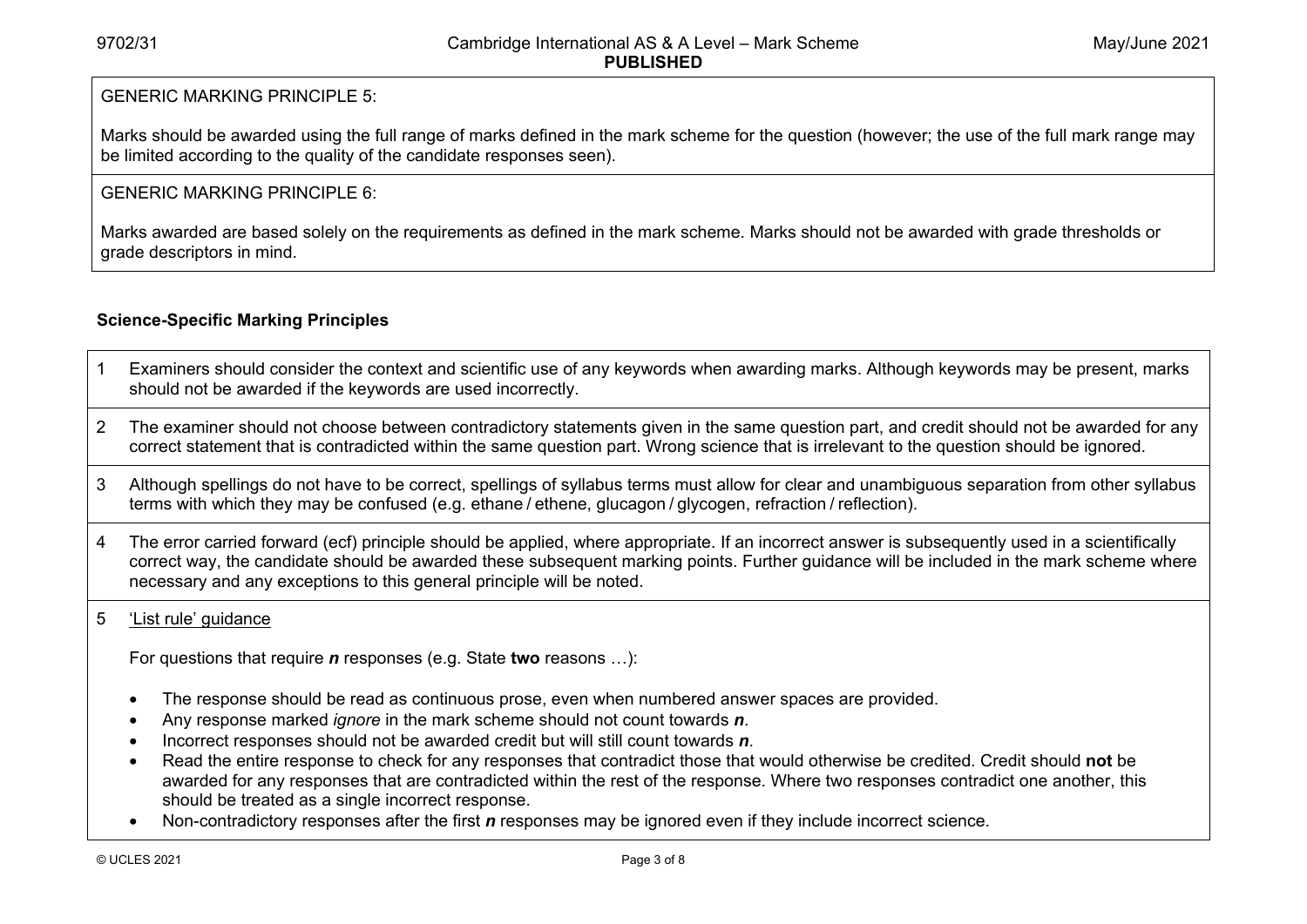#### 6 Calculation specific guidance

Correct answers to calculations should be given full credit even if there is no working or incorrect working, **unless** the question states 'show your working'.

For questions in which the number of significant figures required is not stated, credit should be awarded for correct answers when rounded by the examiner to the number of significant figures given in the mark scheme. This may not apply to measured values.

For answers given in standard form (e.g. *a* × 10<sup>*n*</sup>) in which the convention of restricting the value of the coefficient (*a*) to a value between 1 and 10 is not followed, credit may still be awarded if the answer can be converted to the answer given in the mark scheme.

Unless a separate mark is given for a unit, a missing or incorrect unit will normally mean that the final calculation mark is not awarded. Exceptions to this general principle will be noted in the mark scheme.

7 Guidance for chemical equations

Multiples / fractions of coefficients used in chemical equations are acceptable unless stated otherwise in the mark scheme.

State symbols given in an equation should be ignored unless asked for in the question or stated otherwise in the mark scheme.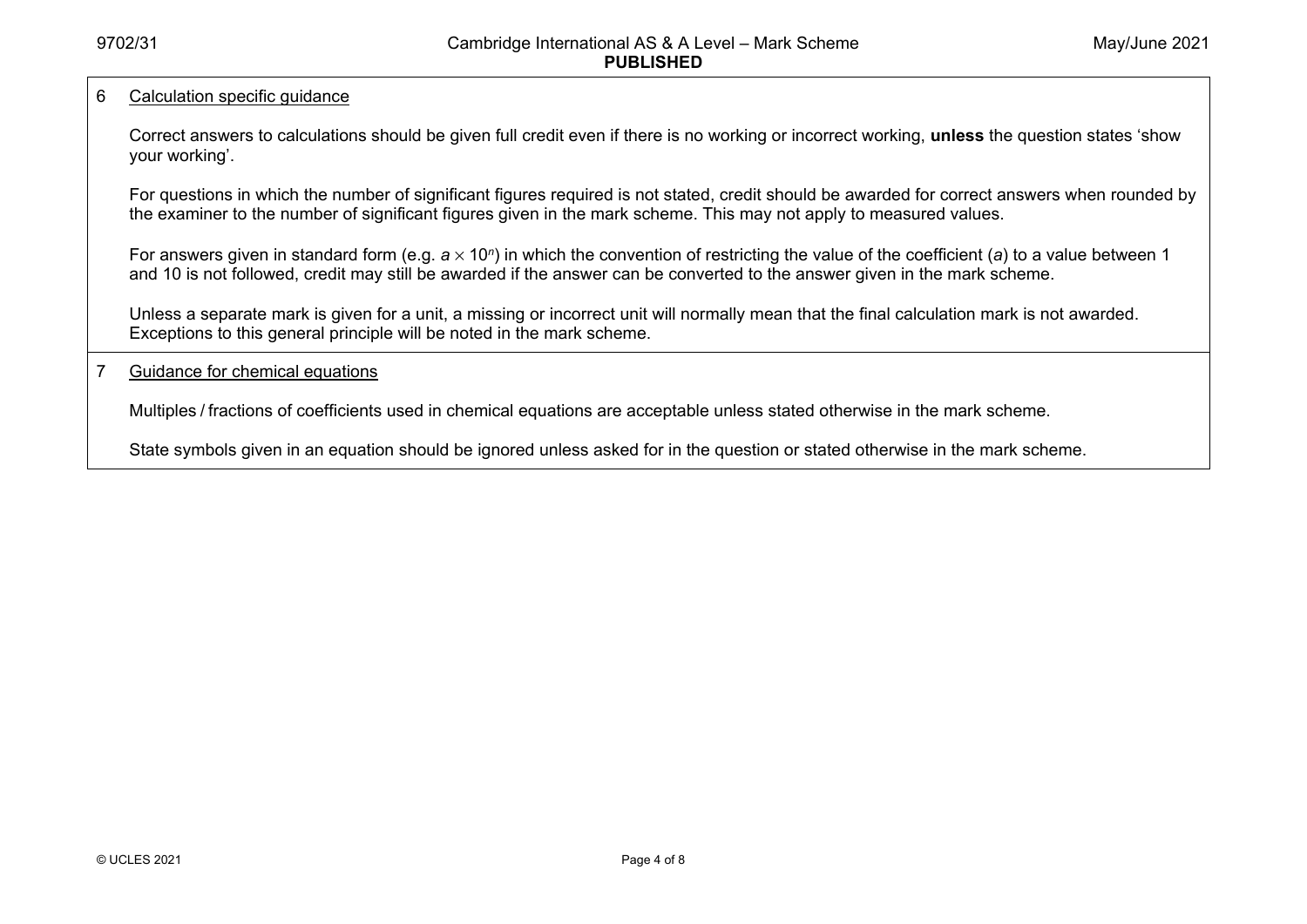| Question | <b>Answer</b>                                                                                                                                                                                                                                                                                                                               | <b>Marks</b> |
|----------|---------------------------------------------------------------------------------------------------------------------------------------------------------------------------------------------------------------------------------------------------------------------------------------------------------------------------------------------|--------------|
| 1(a)     | Final value of L with unit and in the range 28.0-32.0 cm.                                                                                                                                                                                                                                                                                   |              |
| 1(b)     | Raw value(s) of $x$ and $b$ to nearest mm and with units.                                                                                                                                                                                                                                                                                   | $\mathbf 1$  |
| 1(c)     | Six (or more) sets of readings of x and b (different values) with correct trend (as m decreases, x decreases and b increases)<br>and without help from Supervisor scores 5 marks, five sets scores 4 marks, etc.                                                                                                                            | 5            |
|          | Range: $(m_{max} - m_{min}) \ge 70$ g.                                                                                                                                                                                                                                                                                                      | $\mathbf 1$  |
|          | Column headings:<br>Each column heading must contain a quantity and a unit where appropriate.<br>The presentation of quantity and unit must conform to accepted scientific convention, e.g. $1/b$ / cm <sup>-1</sup> or $1/b$ (1/cm).                                                                                                       | $\mathbf 1$  |
|          | Significant figures:<br>All values of $1/b$ must be given to the same number of significant figures as, or one greater than, the number of significant<br>figures in raw b.                                                                                                                                                                 | $\mathbf 1$  |
|          | Calculation: Values of 1 / b are correct.                                                                                                                                                                                                                                                                                                   | $\mathbf 1$  |
| 1(d)(i)  | Axes:<br>Sensible scales must be used, no awkward scales (e.g. 3:10 or fractions).<br>Scales must be chosen so that the plotted points occupy at least half the graph grid in both x and y directions<br>Axes must be labelled with the quantity that is being plotted.<br>Scale markings should be no more than three large squares apart. | $\mathbf 1$  |
|          | Plotting of points:<br>All observations in the table must be plotted on the grid.<br>Diameter of plotted points must be $\leqslant$ half a small square.<br>Points must be plotted to an accuracy of half a small square.                                                                                                                   | $\mathbf 1$  |
|          | Quality:<br>All points in the table must be plotted (at least 5) on the grid.<br>Trend of points must be correct.<br>It must be possible to draw a straight line that is within $\pm$ 0.2 m <sup>-1</sup> ( $\pm$ 0.002 cm <sup>-1</sup> ) on the 1 / b axis (normally y-axis) of all<br>plotted points.                                    | $\mathbf 1$  |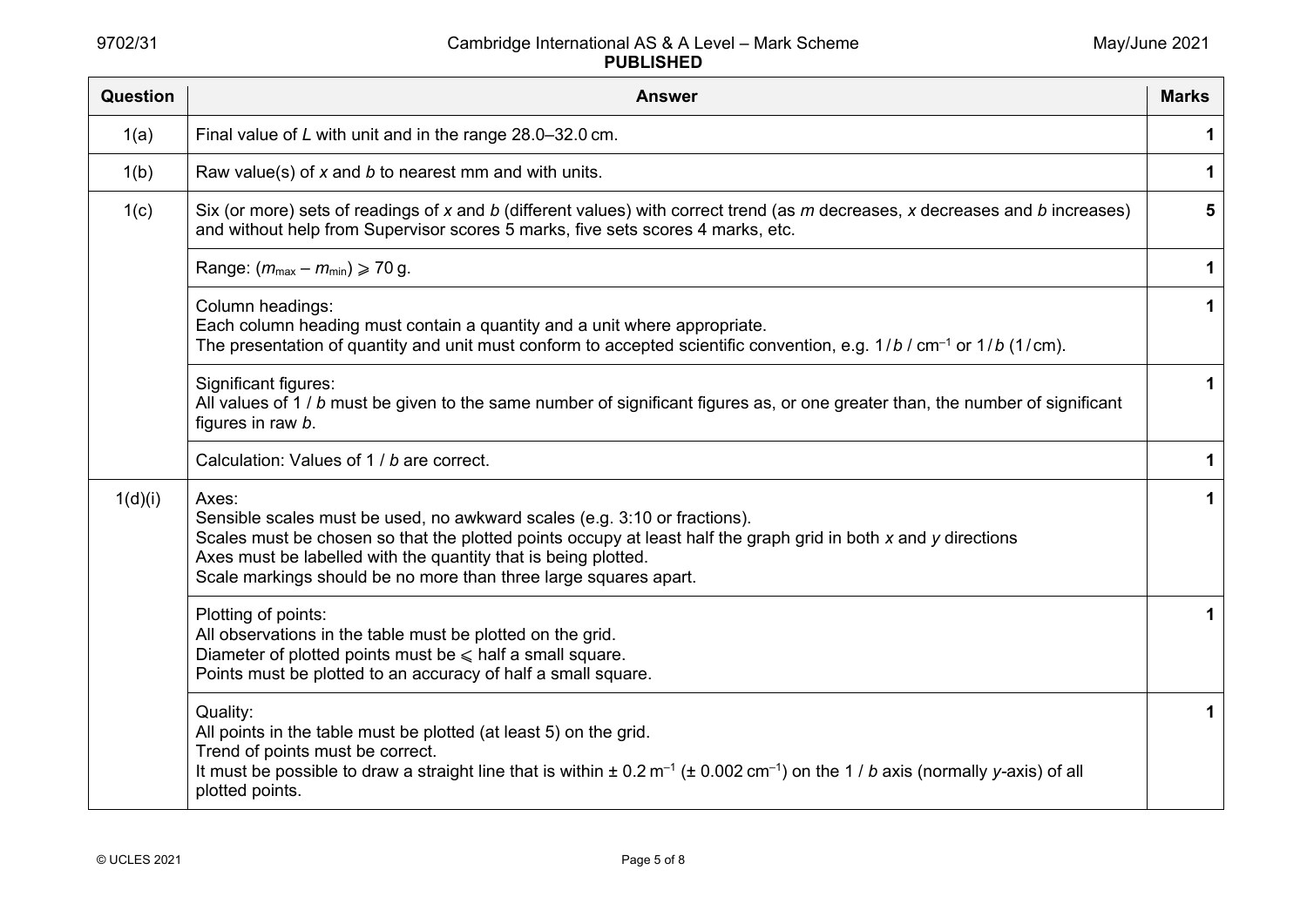| Question  | <b>Answer</b>                                                                                                                                                                                                                                                                                                                                                                                                                                 | <b>Marks</b> |
|-----------|-----------------------------------------------------------------------------------------------------------------------------------------------------------------------------------------------------------------------------------------------------------------------------------------------------------------------------------------------------------------------------------------------------------------------------------------------|--------------|
| 1(d)(ii)  | Line of best fit:<br>Judge by balance of all points on the grid about the candidate's line (at least 5 points). There must be an even distribution of<br>points either side of the line along the full length.<br>Allow one anomalous point only if clearly indicated by the candidate. There must be at least five points left after the<br>anomalous point is disregarded.<br>Lines must not be kinked or thicker than half a small square. |              |
| 1(d)(iii) | Gradient:<br>The hypotenuse of the triangle used must be greater than half the length of the drawn line.<br>Method of calculation must be correct, i.e. $\Delta y / \Delta x$ .<br>Gradient sign on answer line matches graph drawn.<br>Both read-offs must be accurate to half a small square in both the $x$ and $y$ directions.                                                                                                            |              |
|           | y-intercept:<br>Correct read-off from a point on the line and substituted into $y = mx + c$ .<br>Read-off must be accurate to half a small square in both $x$ and $y$ directions.<br><b>or</b><br>Intercept read directly from the graph at $x = 0$ , accurate to half a small square.                                                                                                                                                        |              |
| 1(e)      | Value of P equal to candidate's gradient and value of Q equal to candidate's intercept.<br>Values must not be written as fractions.                                                                                                                                                                                                                                                                                                           |              |
|           | Unit for $P$ (e.g. cm <sup>-2</sup> ) and unit for $Q$ (e.g. cm <sup>-1</sup> ) correct.                                                                                                                                                                                                                                                                                                                                                      |              |
| 1(f)      | Line W shown with greater gradient.                                                                                                                                                                                                                                                                                                                                                                                                           |              |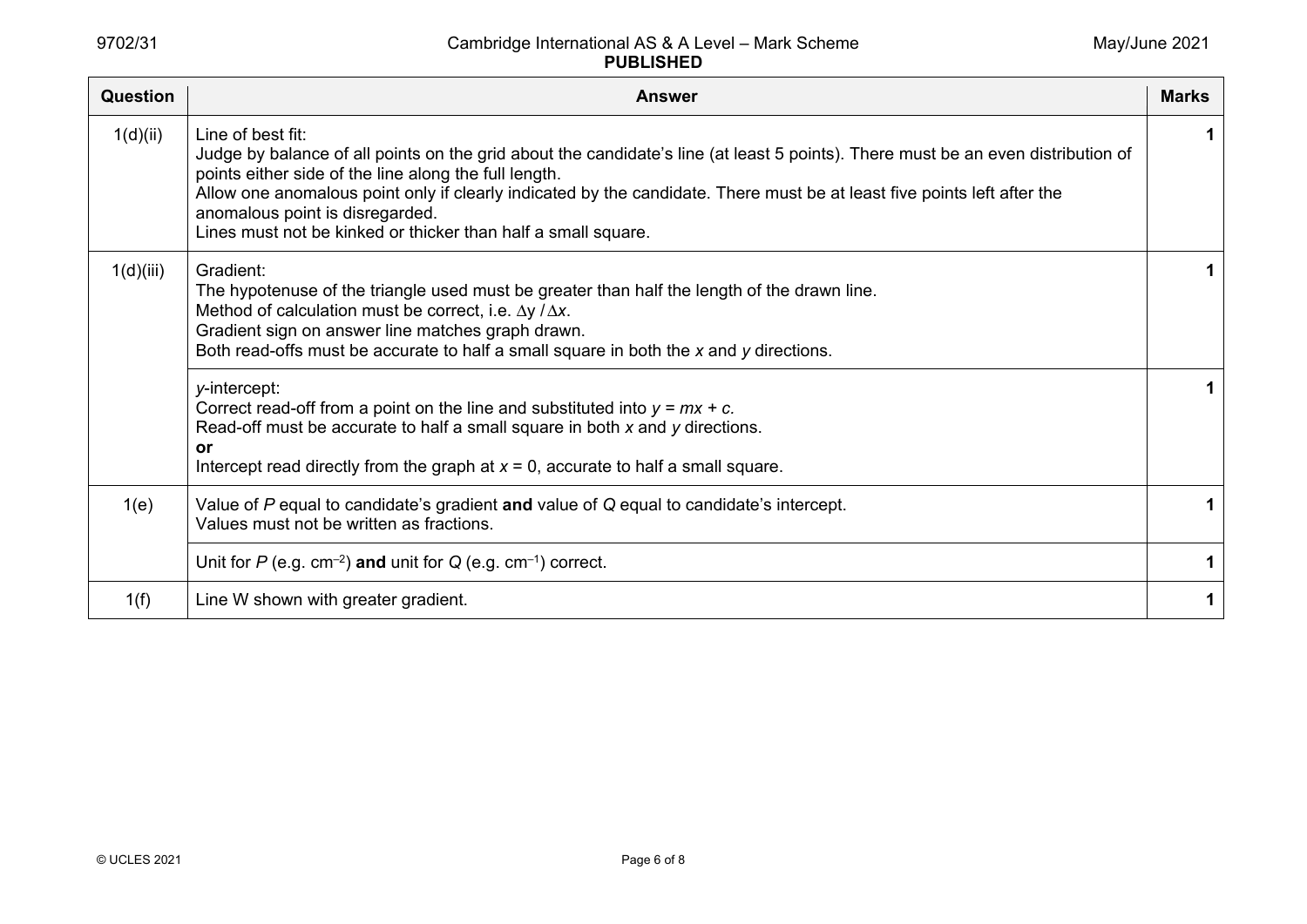| Question  | <b>Answer</b>                                                                                                                                                                                                                                                                                         | <b>Marks</b> |
|-----------|-------------------------------------------------------------------------------------------------------------------------------------------------------------------------------------------------------------------------------------------------------------------------------------------------------|--------------|
| 2(a)      | Value of d to the nearest mm with unit.                                                                                                                                                                                                                                                               | 1            |
| 2(b)      | Correct calculation of temperature change $\Delta \theta$ .                                                                                                                                                                                                                                           | 1            |
| 2(c)(i)   | Value of h with unit.                                                                                                                                                                                                                                                                                 | 1            |
|           | $D > d$ .                                                                                                                                                                                                                                                                                             | 1            |
| 2(c)(ii)  | Percentage uncertainty based on absolute uncertainty $\Delta h$ in the range 2–6 mm.<br>If repeat readings have been taken, then the absolute uncertainty can be half the range (but not zero) if the working is clearly<br>shown.<br>Correct method of calculation to obtain percentage uncertainty. | 1            |
| 2(c)(iii) | Correct calculation of C.                                                                                                                                                                                                                                                                             |              |
| 2(c)(iv)  | Justification for significant figures in C linked to s.f. in D and d or linked to s.f. in $(D - d)$ .                                                                                                                                                                                                 | 1            |
| 2(d)      | Second values of $\theta_0$ and $\theta$ .                                                                                                                                                                                                                                                            | 1            |
|           | Second values of h and D.                                                                                                                                                                                                                                                                             | 1            |
|           | Temperature decreases in both experiments and second value of $\Delta\theta$ < first value of $\Delta\theta$ .                                                                                                                                                                                        | 1            |
| 2(e)(i)   | Two values of $k$ calculated correctly. The final $k$ values must not be written as fractions.                                                                                                                                                                                                        | 1            |
| 2(e)(ii)  | Valid comment consistent with the calculated values of k, testing against a criterion stated by the candidate.                                                                                                                                                                                        | 1            |